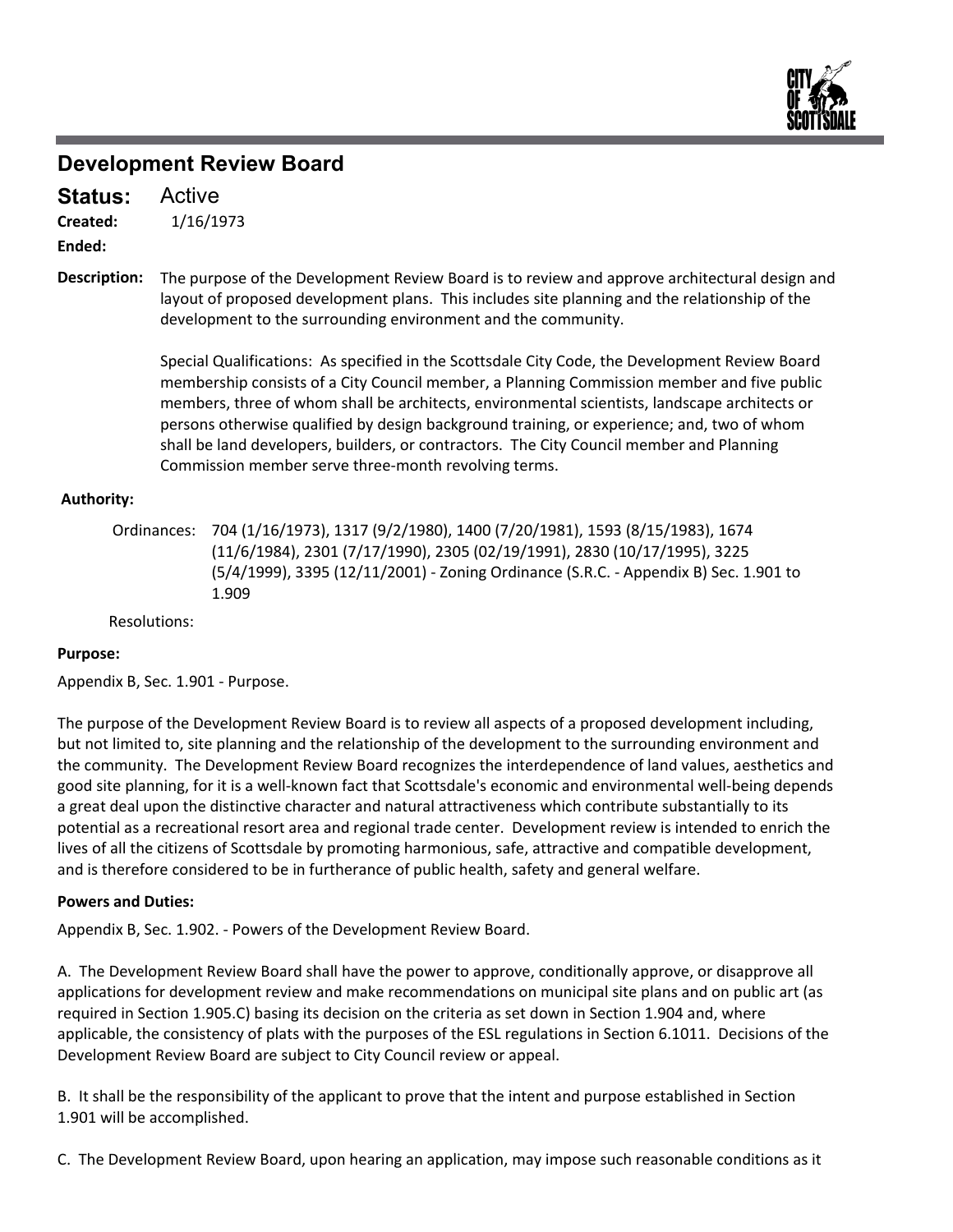may deem necessary in order to fully carry out the provisions and intent of this ordinance. Violation of any such condition shall be a violation of this ordinance and such violation shall render any related permit null and void.

D. Prior to the development, construction, remodel, change or alteration of any proposed or existing development within a zoning district subject to development review, the property owner or agent shall secure approval of the Development Review Board.

#### **Bylaws:**

No bylaws were adopted by the Development Review Board. The Board adopted Rules of Procedure on January 16, 1973 and amended them October 22, 1992, February 20, 2003, February 3, 2011, January 19, 2012, and December 1, 2016.

#### **Bylaws Provisions:**

Organization: officers, special committees, legal counsel

Clarification of meeting times, locations and procedures: quorum, order of business, applicant requests, tie vote, Robert's Rules of Order

Official record: retention of files, minutes of meeting, public record, agenda, site posting, resolution

Extending powers of the board

Applications

Staff review

**Bylaws Link:** http://www.scottsdaleaz.gov/Assets/ScottsdaleAZ/Boards/bylaws/Development+Review+Board. pdf

#### **Notes:**

On January 2, 1973, the Council appointed three citizens to the Development Review Board effective January 16, 1973.

On January 16, 1973, the Council adopted Ordinance No. 704, creating the Development Review Board. The membership was to include one Council member, one Planning Commission member, the Planning Director or designee, the Public Works Director or designee, and three members of the public.

The Board continues to have both a City Council and a Planning Commission representative; however, the balance of the commission consists of members of the public.

**Associated Boards:** Architectural Board, Design Review Board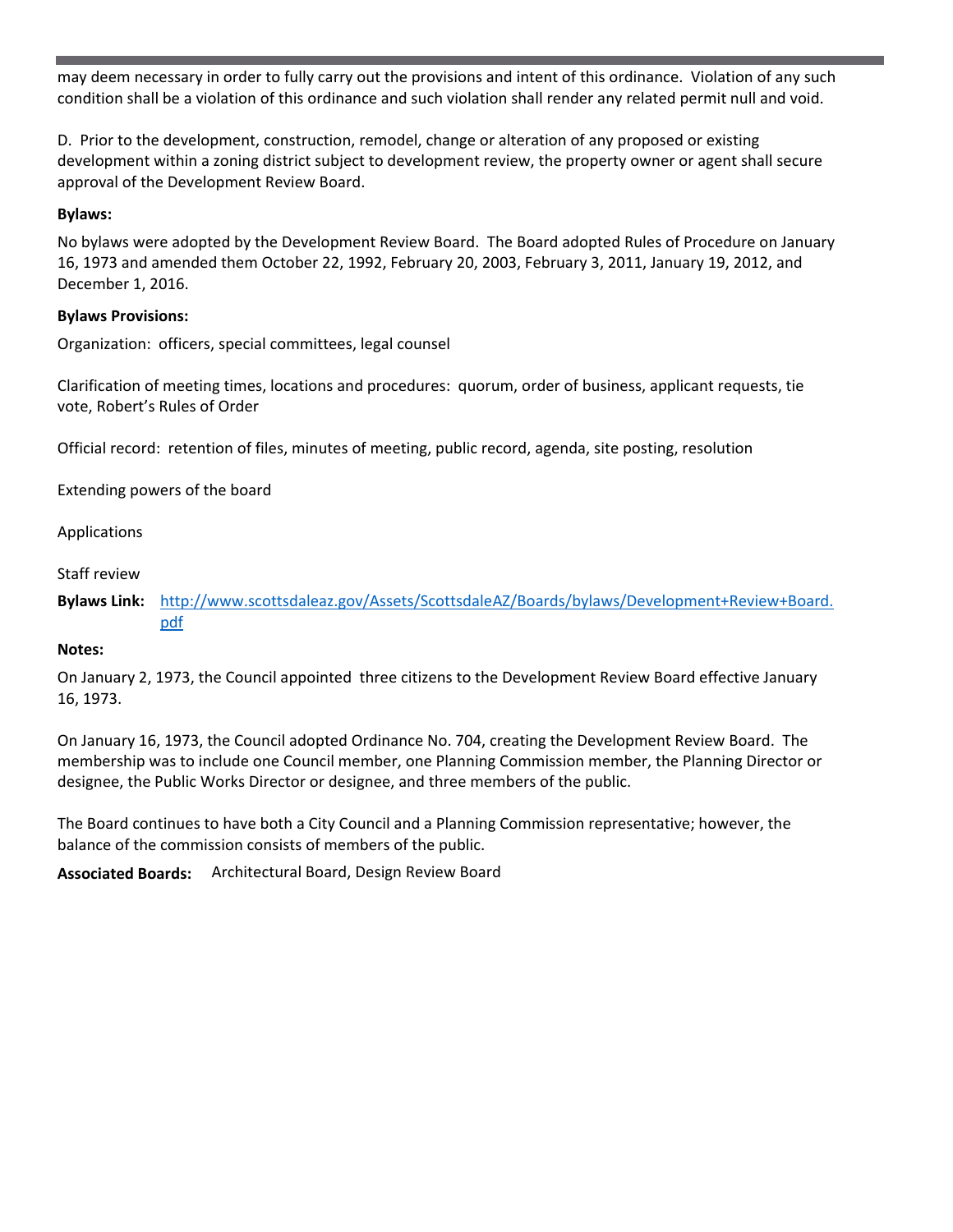| Date Appointed | Term Begin Date                                                                      | Term End Date                                                                       |                                                                                     |
|----------------|--------------------------------------------------------------------------------------|-------------------------------------------------------------------------------------|-------------------------------------------------------------------------------------|
| 12/7/2020      | 12/7/2020                                                                            | 12/7/2023                                                                           |                                                                                     |
| 9/12/2017      | 9/12/2017                                                                            | 9/12/2020                                                                           |                                                                                     |
| 12/7/2020      | 12/7/2020                                                                            | 12/7/2023                                                                           |                                                                                     |
| 12/7/2020      | 12/7/2020                                                                            | 12/7/2023                                                                           |                                                                                     |
| 3/21/2017      | 3/21/2017                                                                            | 3/21/2020                                                                           |                                                                                     |
| 8/24/2020      | 8/24/2020                                                                            | 8/24/2023                                                                           |                                                                                     |
| 2/18/2020      | 2/18/2020                                                                            | 2/18/2023                                                                           |                                                                                     |
|                |                                                                                      |                                                                                     |                                                                                     |
| 12/1/2015      | 12/1/2015                                                                            | 2/29/2016                                                                           |                                                                                     |
|                |                                                                                      |                                                                                     |                                                                                     |
|                |                                                                                      |                                                                                     |                                                                                     |
|                |                                                                                      |                                                                                     |                                                                                     |
|                |                                                                                      |                                                                                     |                                                                                     |
| 4/20/1982      | 4/20/1982                                                                            | 4/20/1985                                                                           |                                                                                     |
| 4/2/1985       | 4/20/1985                                                                            | 1/10/1987                                                                           |                                                                                     |
| 12/3/2012      | 12/3/2012                                                                            | 12/3/2015                                                                           |                                                                                     |
| 12/1/2015      | 12/3/2015                                                                            | 6/27/2017                                                                           |                                                                                     |
| 6/1/2009       | 6/1/2009                                                                             |                                                                                     |                                                                                     |
| 12/1/2010      | 12/1/2010                                                                            | 2/28/2011                                                                           |                                                                                     |
| 3/1/2017       | 3/1/2017                                                                             | 5/31/2017                                                                           |                                                                                     |
| 5/15/2006      | 6/1/2006                                                                             | 6/21/2009                                                                           |                                                                                     |
| 2/17/2009      | 6/21/2009                                                                            | 6/24/2011                                                                           |                                                                                     |
| 3/1/2014       | 3/1/2014                                                                             | 5/31/2014                                                                           |                                                                                     |
| 7/1/2015       | 9/1/2015                                                                             |                                                                                     |                                                                                     |
| 3/1/2017       | 5/31/2017                                                                            |                                                                                     |                                                                                     |
| 2/21/2017      | 2/21/2017                                                                            | 1/10/2020                                                                           |                                                                                     |
| 7/11/2000      | 7/11/2000                                                                            | 7/1/2003                                                                            |                                                                                     |
| 7/1/2003       | 7/1/2003                                                                             | 7/1/2006                                                                            |                                                                                     |
| 12/1/2012      | 12/1/2012                                                                            | 2/1/2013                                                                            |                                                                                     |
| 6/2/2003       | 6/2/2003                                                                             | 6/2/2006                                                                            |                                                                                     |
| 5/15/2006      | 6/2/2006                                                                             | 6/26/2008                                                                           |                                                                                     |
| 3/1/1994       | 3/1/1994                                                                             | 9/1/1996                                                                            |                                                                                     |
| 6/1/2006       | 6/1/2006                                                                             | 9/1/2006                                                                            |                                                                                     |
|                |                                                                                      |                                                                                     |                                                                                     |
| 6/1/2010       | 6/1/2010                                                                             | 8/31/2010                                                                           |                                                                                     |
|                |                                                                                      |                                                                                     |                                                                                     |
|                |                                                                                      |                                                                                     |                                                                                     |
|                | 9/9/2014<br>2/4/1975<br>1/17/1989<br>2/18/1992<br>12/1/2005<br>9/1/2016<br>5/15/2006 | 9/9/2014<br>2/4/1975<br>1/17/1989<br>2/18/1992<br>12/1/2005<br>9/1/2016<br>7/1/2006 | 5/12/2015<br>1/6/1976<br>2/18/1992<br>3/1/1995<br>3/1/2005<br>12/1/2016<br>7/1/2009 |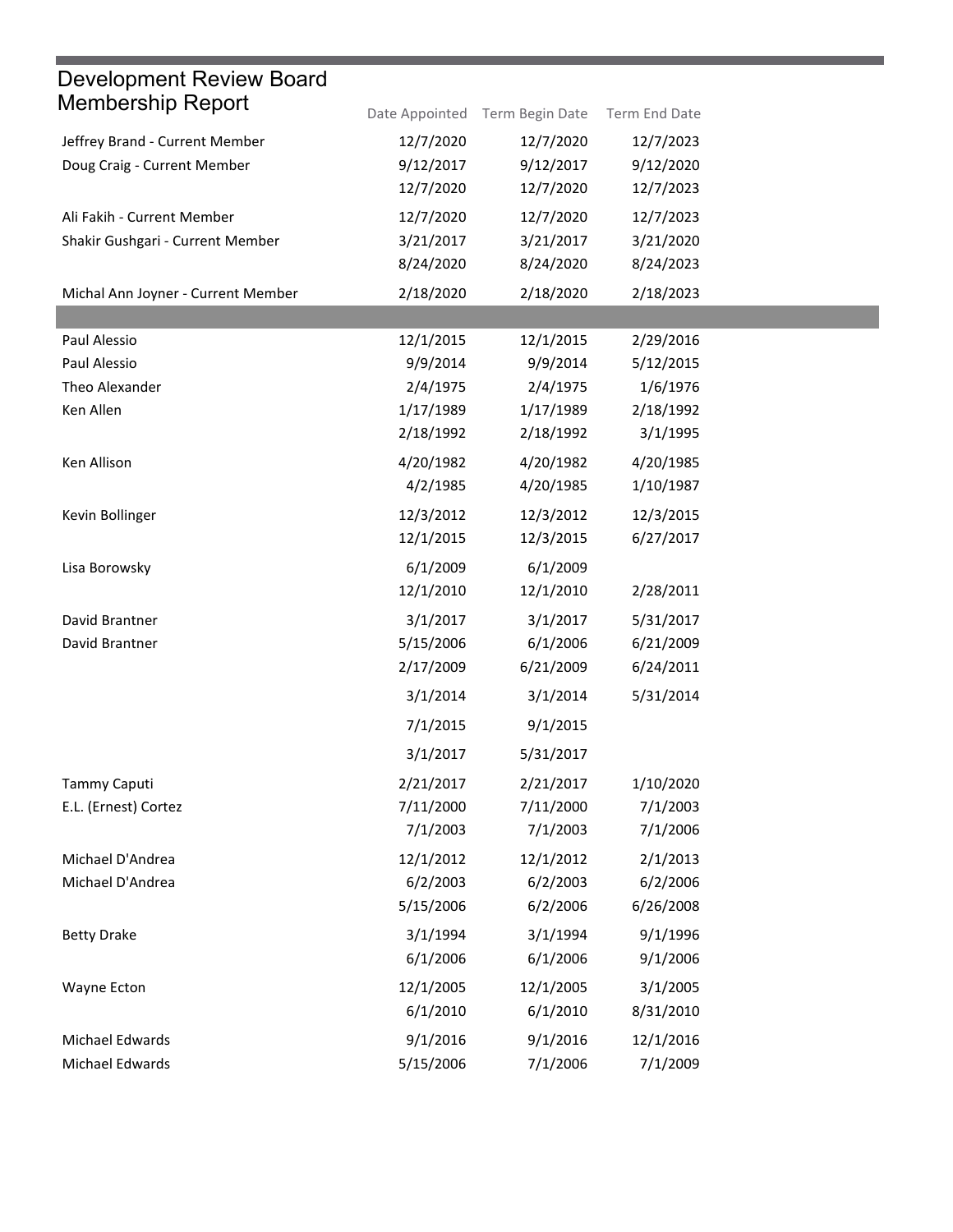## Development Review Board

| <b>Membership Report</b> |                        | Date Appointed Term Begin Date | Term End Date         |
|--------------------------|------------------------|--------------------------------|-----------------------|
|                          | 6/23/2009              | 7/1/2009                       | 1/25/2011             |
|                          | 6/1/2014               | 6/1/2014                       | 8/31/2014             |
|                          | 9/1/2014               | 9/1/2014                       | 11/30/2014            |
|                          | 9/1/2016               | 9/1/2016                       | 11/30/2016            |
| J.T. Elbracht            | 7/16/1996<br>8/16/1999 | 7/16/1996<br>7/16/1999         | 7/16/1999<br>9/1/2002 |
| James Elson              | 6/16/1992              | 6/16/1992                      | 7/1/1995              |
| Ali Fakih                | 9/13/2011              | 9/13/2011                      | 9/9/2014              |
| Andrea Forman            | 6/21/1994              | 6/21/1994                      | 6/12/1997             |
|                          | 7/1/1997               | 7/1/1997                       | 7/1/2000              |
| Anne Gale                | 12/18/2000             | 12/18/2000                     | 1/20/2004             |
|                          | 1/20/2004              | 1/20/2004                      | 8/30/2004             |
| <b>Eric Gerster</b>      | 8/26/2008              | 8/26/2008                      | 9/13/2011             |
|                          | 9/13/2011              | 9/13/2011                      | 9/13/2014             |
| David Gulino             | 9/19/1995              | 9/19/1995                      | 10/6/1998             |
|                          | 10/6/1998              | 10/6/1998                      | 12/14/1999            |
|                          | 4/17/2012              | 4/17/2012                      | 9/9/2014              |
| Mark Hammons             | 10/7/1997              | 10/7/1997                      | 10/2/2000             |
|                          | 10/2/2000              | 10/2/2000                      | 11/13/2000            |
| Judd Herberger           | 12/6/1977              | 12/6/1977                      | 12/16/1980            |
|                          | 12/16/1980             | 12/16/1980                     | 12/16/1983            |
|                          | 10/4/1983              | 12/16/1983                     | 6/1/1986              |
| <b>Eric Hess</b>         | 12/1/2008              |                                | 2/1/2009              |
|                          | 4/25/2006              |                                | 4/25/2009             |
| George Hoagland          | 4/17/1979              | 4/17/1979                      | 4/17/1982             |
| M. Keith Holben          | 5/21/1991              | 5/21/1991                      | 12/1/1993             |
| Keith Hollinger          | 1/2/1973               | 1/2/1973                       |                       |
| Jessica Hutchison-Rough  | 1/25/2011              | 1/25/2011                      | 9/19/2012             |
| Christopher Jones        | 2/17/2009              | 3/21/2009                      | 3/21/2012             |
|                          | 3/15/2012              | 3/21/2012                      | 9/9/2014              |
| Jeremy Jones             | 3/17/2003              | 3/17/2003                      | 3/21/2006             |
|                          | 3/21/2006              | 3/21/2006                      | 3/21/2009             |
| Suzanne Klapp            | 9/1/2016               | 9/1/2016                       | 12/1/2016             |
| Suzanne Klapp            | 9/1/2009               |                                | 11/1/2009             |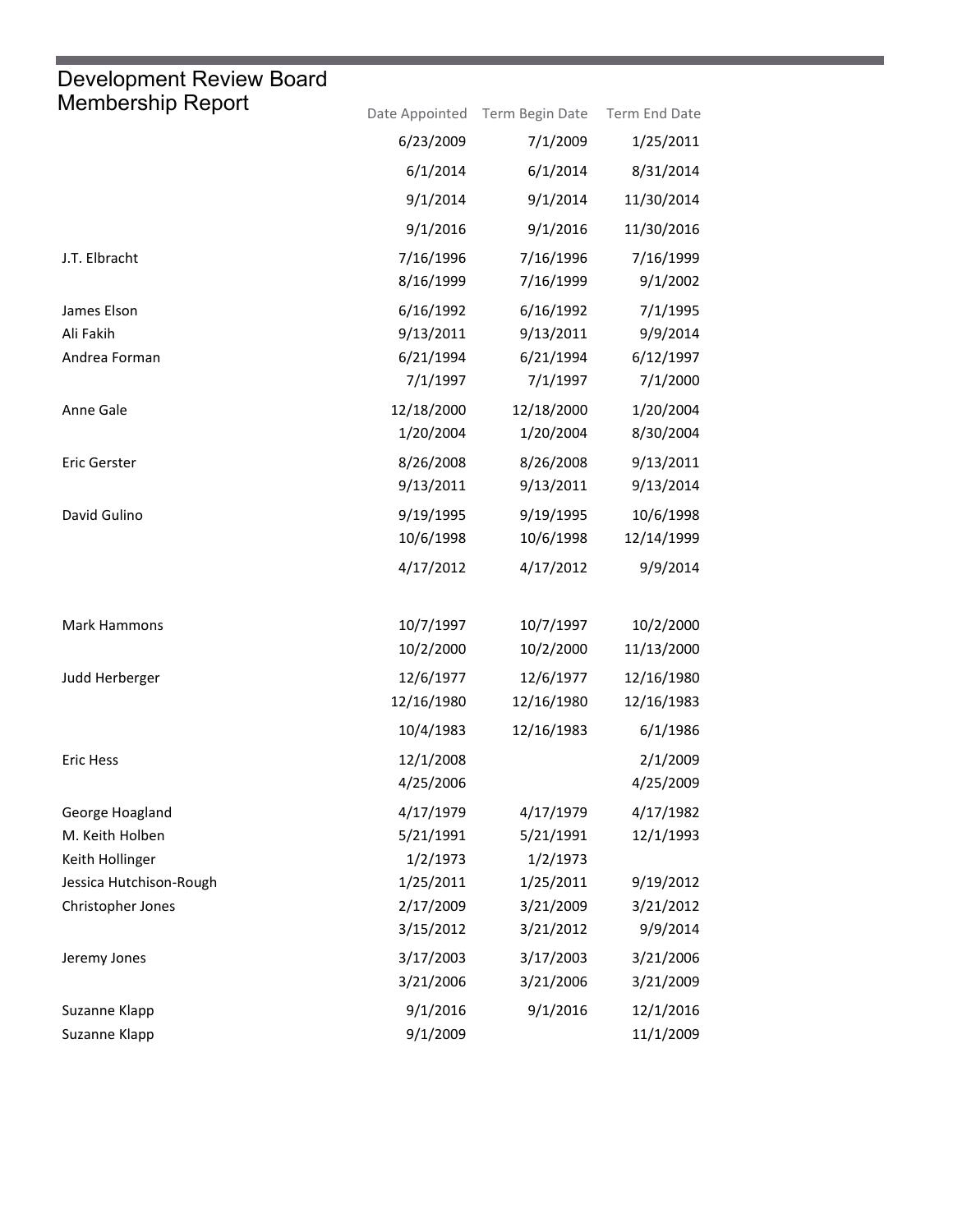## Membership Report Date Appointed Term Begin Date Term End Date Development Review Board 3/1/2010 3/1/2010 3/1/2011 3/1/2011 5/31/2011 3/1/2014 3/1/2014 5/31/2014 3/1/2011 3/1/2011 5/31/2014 4/1/2015 6/30/2015 Virginia Korte 9/1/2013 9/1/2013 11/30/2013 12/1/2014 12/1/2014 2/28/2015 Larry Kush 9/1/2015 9/1/2015 11/30/2015 W.J. "Jim" Lane 6/1/2008 9/1/2008 G. William Larson 11/6/1984 11/6/1984 11/6/1987 1/5/1988 1/5/1988 1/1/1991 Kathleen Littlefield 3/1/2017 3/1/2017 5/31/2017 Kathleen Littlefield 8/1/2015 11/30/2015 3/1/2017 3/1/2017 5/31/2017 Robert Littlefield 3/1/2006 3/1/2006 3/1/2010 3/1/2010 5/31/2010 8/20/2007 8/20/2007 11/20/2007 12/1/2008 12/1/2008 2/1/2009 3/1/2013 3/1/2013 5/1/2013 Charles Lotzar 1/9/2003 1/9/2003 4/20/2003 Cynthia Lukas 6/5/2003 6/5/2003 9/18/2003 Matthew Mason 9/9/2014 9/13/2014 9/13/2017 Ron McCullagh 3/1/2008 5/31/2008 9/1/2010 11/30/2010 Bryan McSweeney 7/16/1996 7/16/1996 10/7/1997 Linda Milhaven 6/1/2013 6/1/2013 8/31/2013 12/1/2016 12/1/2016 2/28/2017 Michael Minnaugh 12/1/2014 12/1/2014 2/28/2014 Charles Montooth 11/5/1985 12/1/1985 12/1/1988 Tony Nelssen 12/1/2009 12/1/2009 2/28/2010 Ned O'Hearn 12/5/2002 12/5/2002 2/20/2003 Kevin O'Neill 10/18/2004 10/18/2004 2/23/2006 David Ortega 6/24/2008 9/20/2008 9/20/2011 5/17/2011 9/20/2011 3/15/2012 Kevin Osterman 9/1/2005 9/1/2005 12/1/2005 Kelsey Pasquel 9/9/2014 9/13/2014 2/21/2017 Dick Pearce 6/4/1974 6/4/1974 11/2/1976 11/2/1976 11/6/1976 11/6/1979 11/6/1979 11/6/1979 11/6/1982 Richard Perrell 1/2/1973 1/2/1973 2/4/1975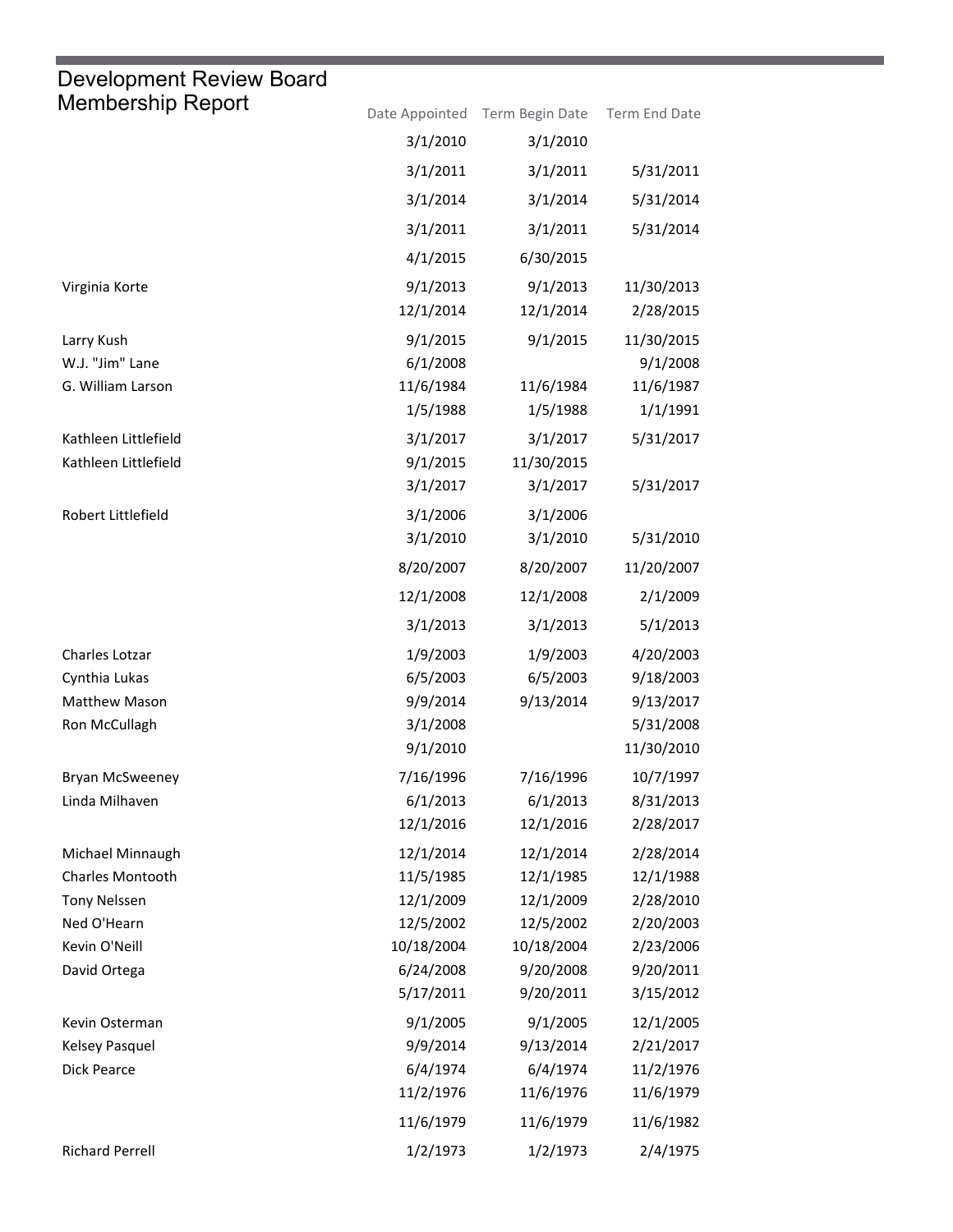# Development Review Board

| Membership Report       |           | Date Appointed Term Begin Date | Term End Date |
|-------------------------|-----------|--------------------------------|---------------|
|                         | 2/4/1975  | 2/4/1975                       | 1/15/1980     |
|                         | 1/15/1980 | 1/15/1980                      | 3/1/1983      |
|                         | 3/1/1983  | 3/1/1983                       | 6/17/1986     |
|                         | 6/17/1986 | 6/17/1986                      | 7/1/1989      |
| Jack Peterson           | 7/19/1977 | 7/19/1977                      | 1/1/1979      |
| <b>Guy Phillips</b>     | 12/1/2013 | 12/1/2013                      | 2/28/2014     |
|                         | 9/1/2014  | 9/1/2014                       | 11/30/2014    |
| Raymond Potter          | 4/17/2000 | 4/17/2000                      | 4/30/2003     |
| Dennis Robbins          | 12/1/2012 | 12/1/2012                      | 2/1/2013      |
| Dennis Robbins          | 6/1/2011  | 6/1/2011                       | 9/1/2011      |
|                         | 12/1/2012 | 12/1/2012                      | 2/28/2013     |
|                         | 6/1/2014  | 6/1/2014                       | 8/31/2014     |
| <b>Robert Robbins</b>   | 2/1/2000  | 2/1/2000                       | 2/1/2003      |
| Newell Roundy           | 2/19/1991 | 2/19/1991                      | 2/15/1994     |
|                         | 2/15/1994 | 2/15/1994                      | 9/17/1996     |
|                         | 2/15/1994 | 2/15/1994                      | 9/17/1996     |
| Ned Sawyer              | 1/6/1976  | 1/6/1976                       |               |
| William Scarbrough      | 9/12/2017 | 9/12/2017                      | 10/6/2020     |
| Michael Schmitt         | 9/9/2002  | 9/9/2002                       | 9/20/2005     |
|                         | 9/20/2005 | 9/20/2005                      | 6/26/2008     |
| Jeffrey Schwartz        | 12/1/2003 | 12/1/2003                      | 2/20/2004     |
|                         | 12/1/2005 | 12/1/2005                      | 3/1/2006      |
|                         | 8/20/2007 | 8/20/2007                      | 10/20/2007    |
| <b>Richard Seeger</b>   | 1/2/1973  | 1/2/1973                       |               |
| Carl Seitz              | 11/6/1973 | 11/6/1973                      |               |
| Tom Silverman           | 12/1/2003 | 12/1/2003                      | 2/20/2004     |
| Douglas Simonson        | 6/17/1986 | 6/17/1986                      | 7/18/1989     |
|                         | 7/18/1989 | 7/18/1989                      | 6/30/1991     |
| David Smith             | 12/1/2015 | 12/1/2015                      | 2/29/2016     |
| Prescott Smith          | 9/21/2015 | 9/21/2015                      | 11/28/2016    |
| Mark Soden              | 3/4/1997  | 3/4/1997                       | 3/1/2000      |
|                         | 2/15/2000 | 3/1/2000                       | 2/28/2003     |
| <b>Steven Steinberg</b> | 3/1/2008  | 3/1/2008                       | 5/31/2008     |
| Steven Steinke          | 3/1/2005  | 3/1/2005                       | 5/1/2005      |
|                         | 9/1/2009  | 9/1/2009                       | 11/1/2009     |
| Douglas Syndor          | 6/6/1989  | 6/6/1989                       | 6/30/1992     |
| Tom Treaccar            | 2/15/1983 | 2/15/1983                      | 6/17/1986     |
|                         | 6/17/1986 | 6/17/1986                      | 7/1/1989      |
| Garth Wieger            | 7/18/1989 | 7/18/1989                      | 8/1/1992      |
| Dave Wood               | 2/19/1991 | 3/1/1991                       | 3/1/1994      |